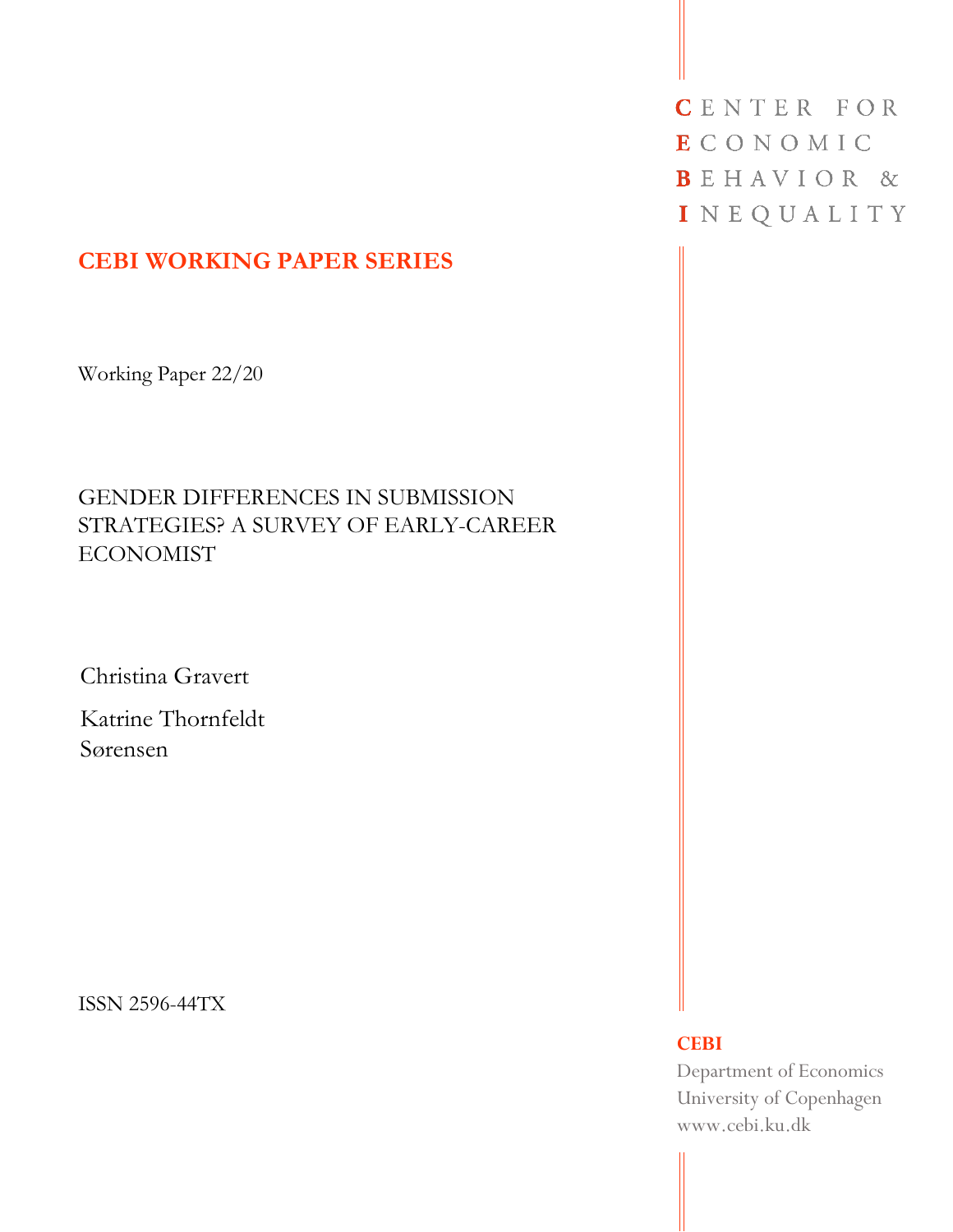# **Gender differences in submission strategies? A survey of early-career economists**\*

Christina Gravert

University of Copenhagen†

Katrine Thornfeldt Sørensen University of Copenhagen

July 14, 2020

#### **Abstract**

We investigate whether the gender gap in economic publications can be explained by different submission strategies of male and female economists. We conduct an online survey among early-career economics faculty of top 50 institutions focusing on the submission trajectories of job market papers as well as personal and institutional characteristics. Our results suggest that there are no significant differences in submission strategies for this early-career sample.

**JEL Codes:** JEL codes: D04, D83, D91, J16

**Keywords:**: gender bias, economists, publications, survey

<sup>\*</sup>Thanks to Erin Hengel, Miriam Wüst and Teodora Boneva for comments. Declarations of interest: none.

<sup>†</sup>Department of Economics, University of Copenhagen, Department of Economics, Øster Farimasgade 5, 1353 Copenhagen K, Denmark, e-mail: cag@econ.ku.dk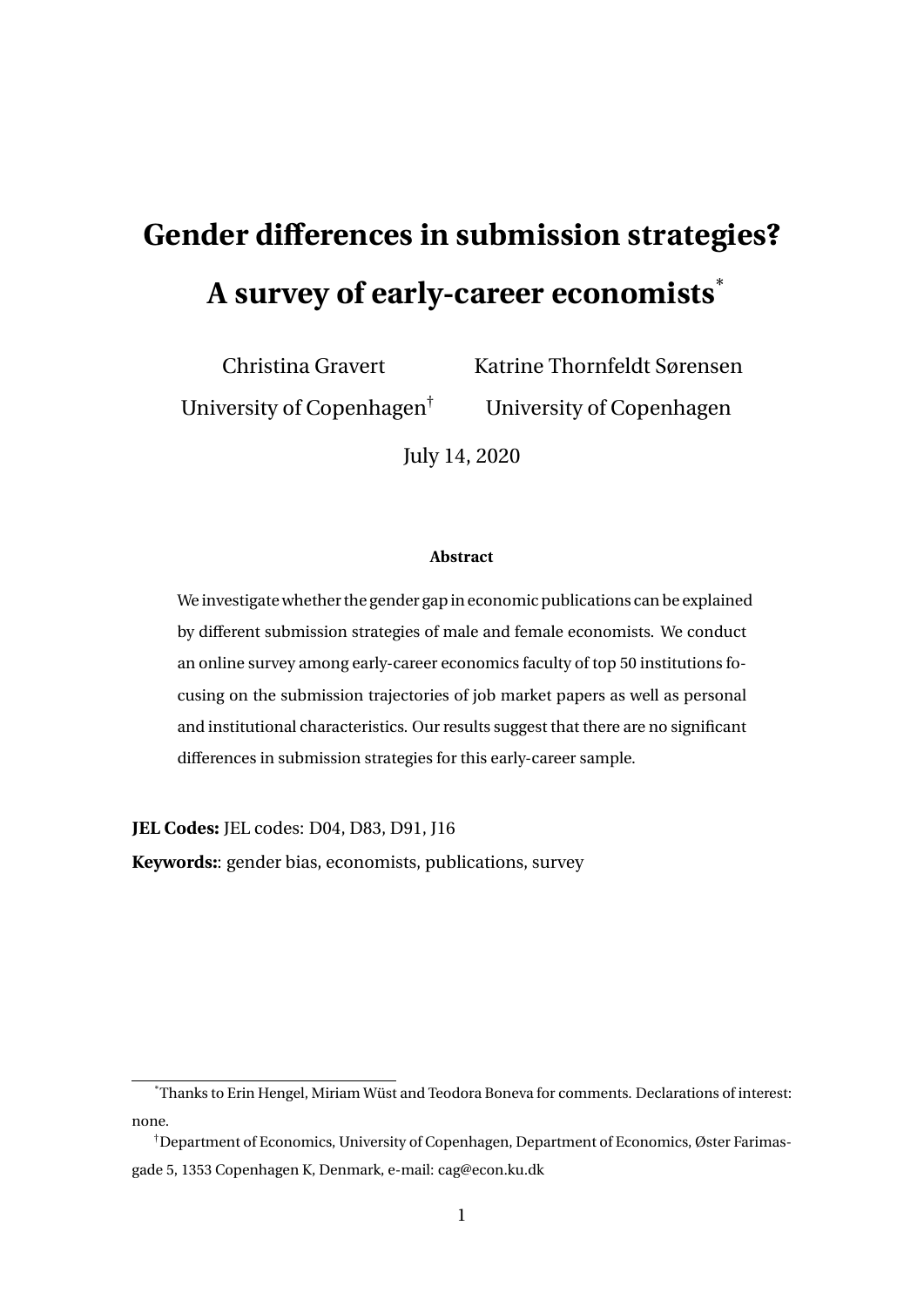## **1 Introduction**

Looking at the number of female-authored papers in leading economics journals, we see a massive gap to their male peers. Between 2003 and 2013, only 7% of non-desk rejected articles submitted to four leading journals were authored by women only (Card et al., 2020). This gap is far larger than what can be explained by the gender distribution in economics.

Most research investigating the gender gap in publications has looked at the demand side of the publishing process, i.e,. the potential bias of reviewers or editors. Conditional on being published in a Top5, all-female authored papers are cited 25% more (Hengel and Moon, 2020) and are better-written (Hengel, 2020) than comparable male-authored papers. This finding implies that articles by women are held to a higher standard during the review process, and female-authored high-quality research is published less. Krawczyk and Smyk (2016) show that economics students judge papers written by women as less likely to be published than papers written by men, hinting at further bias. Card et al. (2020) also find evidence that articles written by women are held to a higher standard by referees and editors and suggest that women might have different submission strategies than men.

Our paper contributes to the analysis of the supply side of the publishing process by investigating whether different submission strategies can explain part of the gender gap. Given that a Top5 publication can make someone's career (Heckman and Moktan, 2020), different levels of ambition, beliefs or persistence when submitting a research paper, especially at the Top5 level, could contribute to a gender gap in publications and ultimately to career progression. Further, if there are gender differences in response to negative feedback (as shown in student samples by Buser and Yuan, 2019), then a rejection might lead women to move down the journal list quicker, reducing their chances of a top publication.

We investigate milestone in the career of an academic. The submission process and publication of the job market paper (JMP). We sent out a survey to a sample of 562 early-career economists who have completed their Ph.D. and entered the academic university career.<sup>1</sup> All participants thus face very similar incentives to publish their

 $\frac{1}{1}$  The share of women who receive a Ph.D. in economics was 32.9% in 2017. The share of women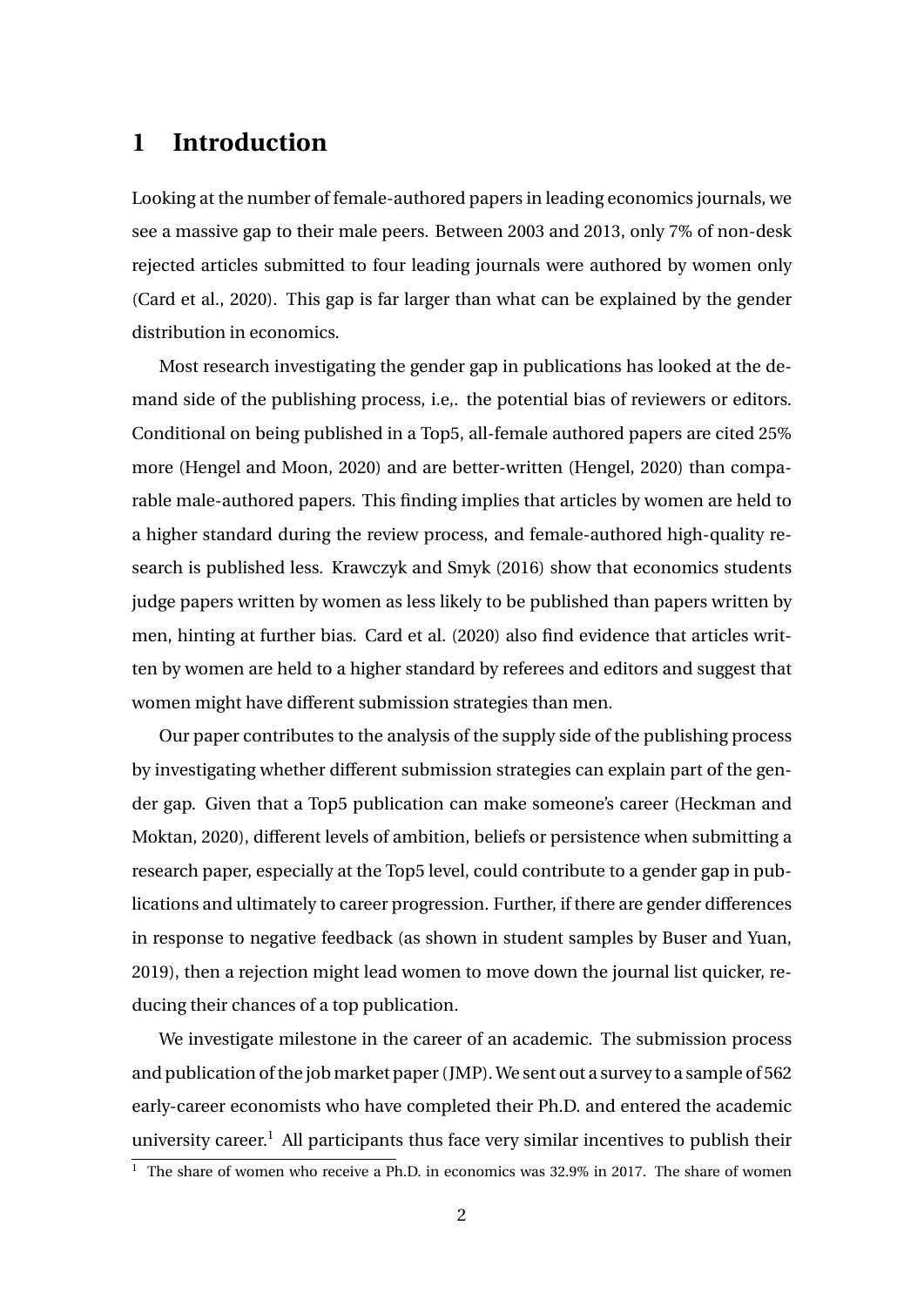JMPs and are all highly able and motivated. We elicit the order of submissions of the JMPs as well as some personal and institutional characteristics.

We do not find meaningful differences in the submission strategies of JMPs in our sample. At this point in their career, men and women show similar levels of competitiveness, risk-aversion, patience and confidence, and grit. Given the similarities of men and women, conditional on staying in academia, it is surprising that we find that women in our sample are significantly less likely to have tenure, despite having the same average graduation year (2014). In combination with the results of Hengel (2020) and Card et al. (2020) it seems plausible that publication strategies of male and female economists start out the same and diverge over time given the experience with the (biased) publication process.

#### **2 Survey and Data**

We sent the survey to 562 early-career economists via email on December 27th 2019. Email addresses were gathered manually from the department websites. All receivers had finished their PhD between 2009 and 2019. They are employed at one of the top 50 universities according to RePec. We chose a cut-off of 10 years to make sure that individuals would remember their JMP and its submission trajectory and to have had roughly similar publication conditions. The survey focused on facts regarding the JMP or an equivalent paper as well as several control variables, e.g., tenure-status, department-specific tenure requirements, and characteristics such as risk preferences, competitiveness, patience, grit. The survey was accessed through an anonymized link. No questions about institution were asked to prevent any concern about being identified.<sup>2</sup>

In the survey, respondents were asked to state the order of submissions of their JMP (or equivalent). For each attempt, they selected a journal from a list of 80 journals for a maximum of 10 attempts. We ranked the journals in categories defined by Coupé (2003). The groups are T5, Non-T5, Tier A, Tier B, and others.

among assistant professors is 28.8% (Lundberg, 2018). The share of women we contacted is 27.0%.  $2\degree$  This also means that we cannot verify the quality of the JMP.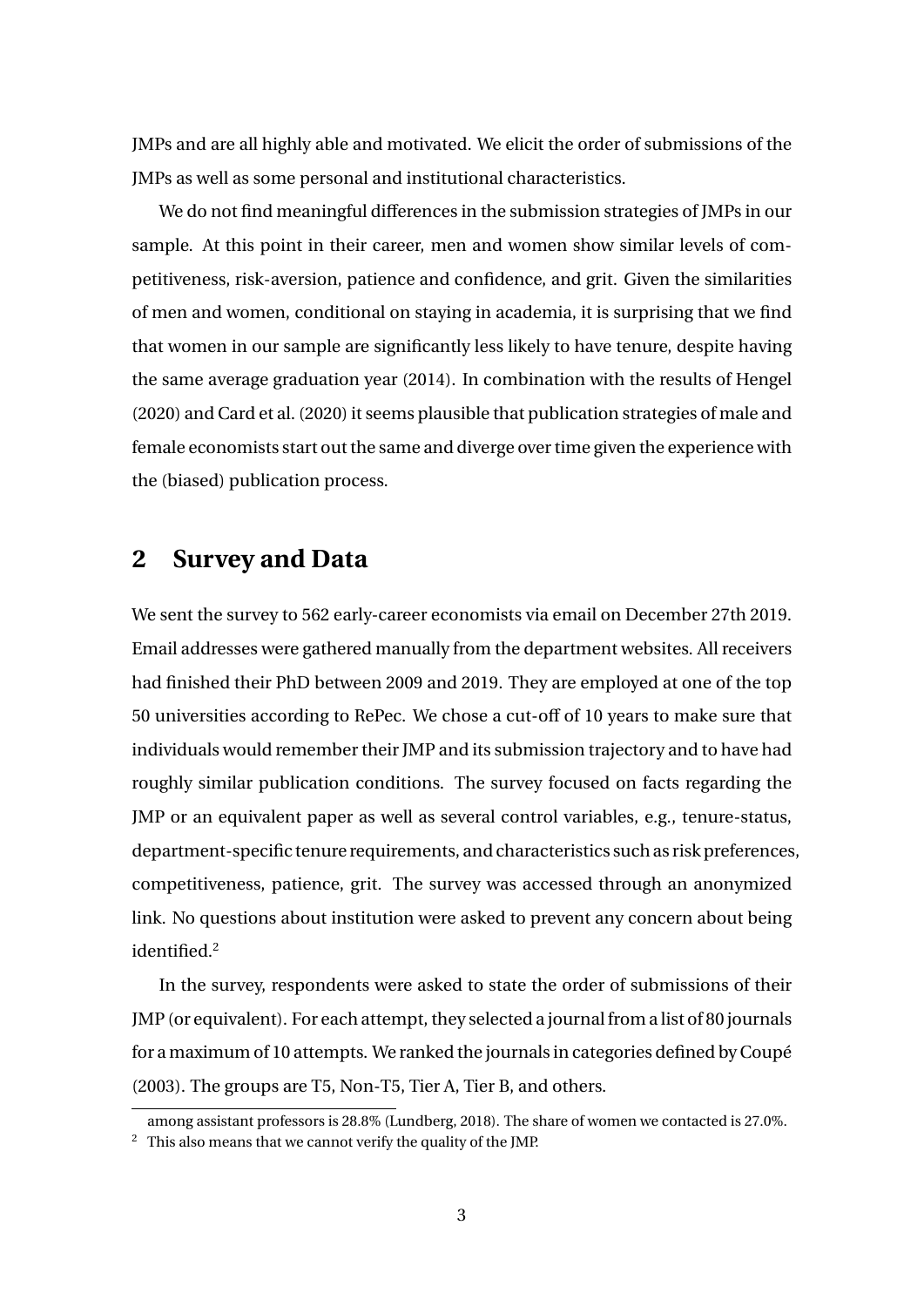96 people completed the full survey but skipped individual questions. 83 reported their gender. However, the share of women in our sample, 27.7% is identical to the share of women we contacted 27.04%. Thus, neither men nor women disproportionally decided to opt-in to the survey or to skip the gender question.

# **3 Sample characteristics**

Research with student or general population samples often show gender differences in competitiveness or risk preferences (e.g.Niederle and Vesterlund (2007), Dohmen et al. (2011)). We find no significant gender difference in risk preferences or patience (using the Dohmen et al. (2011) survey questions) and only weak, marginally significant differences in competitiveness (see Table 1). We find no significant difference in grit, using the 4-item grit scale from (Duckworth and Quinn, 2009)<sup>3</sup>. Given that overconfidence cannot be measured without an objective benchmark, the difference in self-reported Ph.D. rank can only be taken as an indication of men in our sample being more confident about their relative ability than women. In our sample, significantly more men, 19%, than women, 4% (p=0.04), had received tenure by the time they replied to the survey despite men and women on average having received their Ph.D. in 2014. We find no difference in stated tenure requirement (number of Top5 necessary for tenure) between the genders. The full survey is available in the Supplementary Materials.

### **4 Results**

61.1% had already published their JMP (see Table 2). On average, the papers were published at a Tier A journal (top field journal). More than a fourth published in a Top5. It took respondents 3.10 attempts to get published. For men in our sample, it took 2.9 attempts and for women 3.4. This difference is not statistically significant. By our measures, the rank of publication (with Top5 being the lowest rank) was not

 $\frac{3}{3}$  Because of an accidental missing "don't" in one of the grit scale items, we flipped the scale for that item.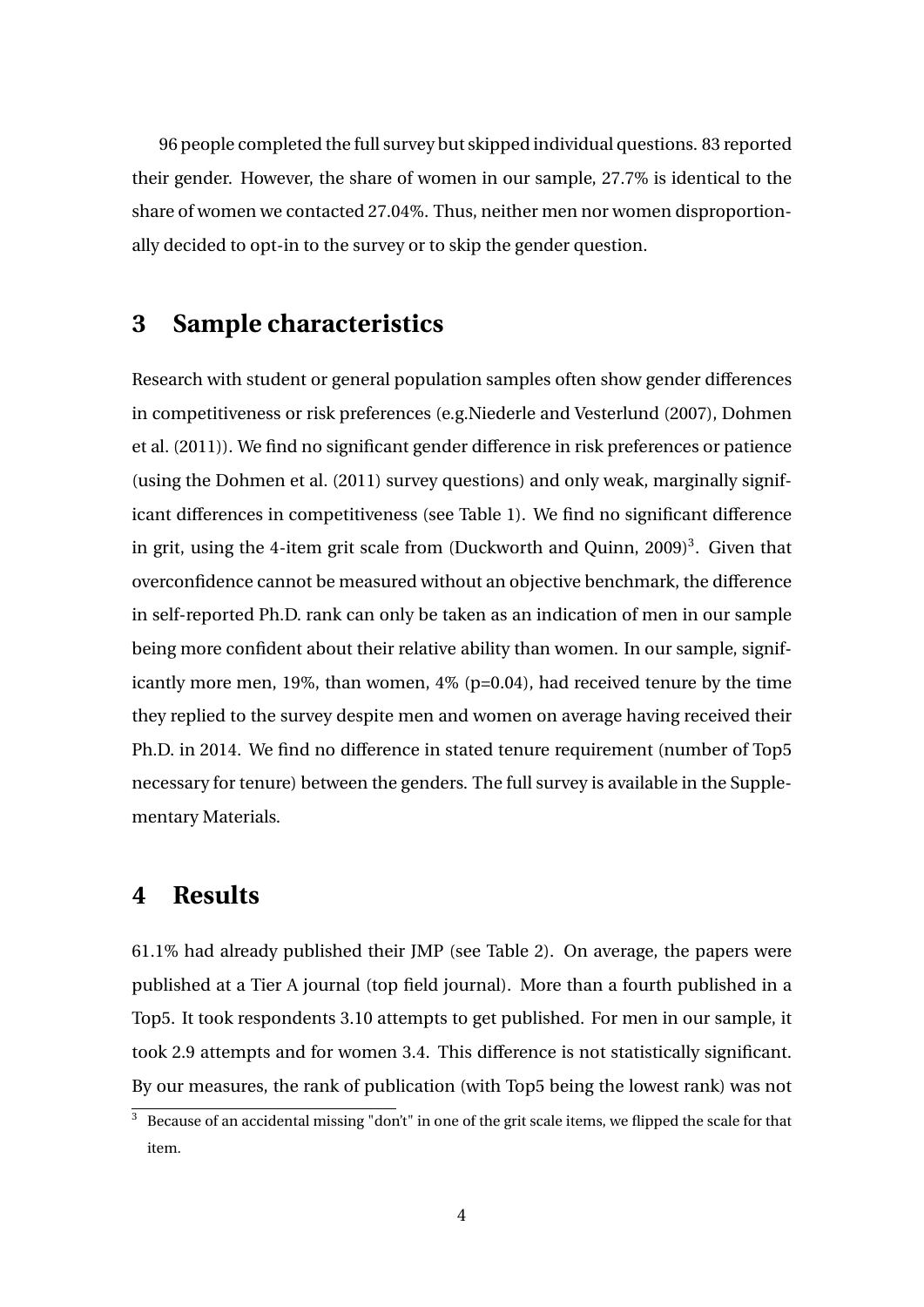| rable 1. Descriptive statistics on personal enaracteristics |       |        |     |        |       |        |             |  |  |  |  |  |
|-------------------------------------------------------------|-------|--------|-----|--------|-------|--------|-------------|--|--|--|--|--|
|                                                             | Total |        | Men |        | Women |        |             |  |  |  |  |  |
|                                                             | Obs   | Mean   | Obs | Mean   | Obs   | Mean   | Difference  |  |  |  |  |  |
|                                                             |       |        |     |        |       |        | in means    |  |  |  |  |  |
| Risk preferences                                            | 88    | 6.47   | 60  | 6.38   | 23    | 6.30   | 0.08        |  |  |  |  |  |
|                                                             |       | (2.30) |     | (2.29) |       | (2.36) | (0.89)      |  |  |  |  |  |
| Competitiveness                                             | 88    | 6.86   | 60  | 7.03   | 23    | 6.30   | 0.72        |  |  |  |  |  |
|                                                             |       | (2.03) |     | (2.07) |       | (1.89) | (0.13)''    |  |  |  |  |  |
| Patience                                                    | 88    | 6.23   | 60  | 6.15   | 23    | 6.04   | 0.11        |  |  |  |  |  |
|                                                             |       | (2.39) |     | (2.46) |       | (2.29) | (0.85)      |  |  |  |  |  |
| Grit                                                        | 87    | 3.62   | 60  | 3.58   | 23    | 3.76   | $-0.19$     |  |  |  |  |  |
|                                                             |       | (0.77) |     | (0.79) |       | (0.69) | (0.3)       |  |  |  |  |  |
| Self-reported PhD rank                                      | 90    | 1.79   | 60  | 1.65   | 23    | 2.13   | $-0.48$     |  |  |  |  |  |
|                                                             |       | (0.88) |     | (0.73) |       | (1.09) | $(0.06)*$   |  |  |  |  |  |
| Tenure                                                      | 88    | 0.17   | 59  | 0.19   | 23    | 0.04   | 0.14        |  |  |  |  |  |
|                                                             |       | (0.38) |     | (0.39) |       | (0.21) | $(0.04)$ ** |  |  |  |  |  |
| Year of receiving PhD                                       | 90    | 2014   | 60  | 2014.2 | 23    | 2014.3 | $-0.14$     |  |  |  |  |  |
|                                                             |       | (2.72) |     | (2.69) |       | (2.84) | (0.84)      |  |  |  |  |  |

Table 1: Descriptive statistics on personal characteristics

Note: SDs in parentheses. P-values from two-sided t-tests. Gender missing for 13 observations. Selfreported PhD rank: 1 among the top 10%, 2 among the top 25%, 3 among the top 50% and 4 among the bottom 50% in their PhD cohort. Significance level  ${}^*p$  < 0.10, ${}^*p$  < 0.05, ${}^*{}^*p$  < 0.01

significantly different by gender (Men: 2.56 vs. Women: 2.87).<sup>4</sup> Surprisingly, for published papers, women report a significantly faster process from first submission to first journal to final acceptance (2.17 years for women vs. 2.68 years for men). We find no significant gender differences in whether the paper was published at the time of survey (Men: 60% vs. Women: 65%) or the overall number of attempts at this time (Men: 3.21 vs. Women: 3.26).

 $^4$  Journal publication is valued from 1 to 5, 1 being publication in a T5, 2 in a non-T5, 3 in a Tier A, 4 in a Tier B and 5 in others.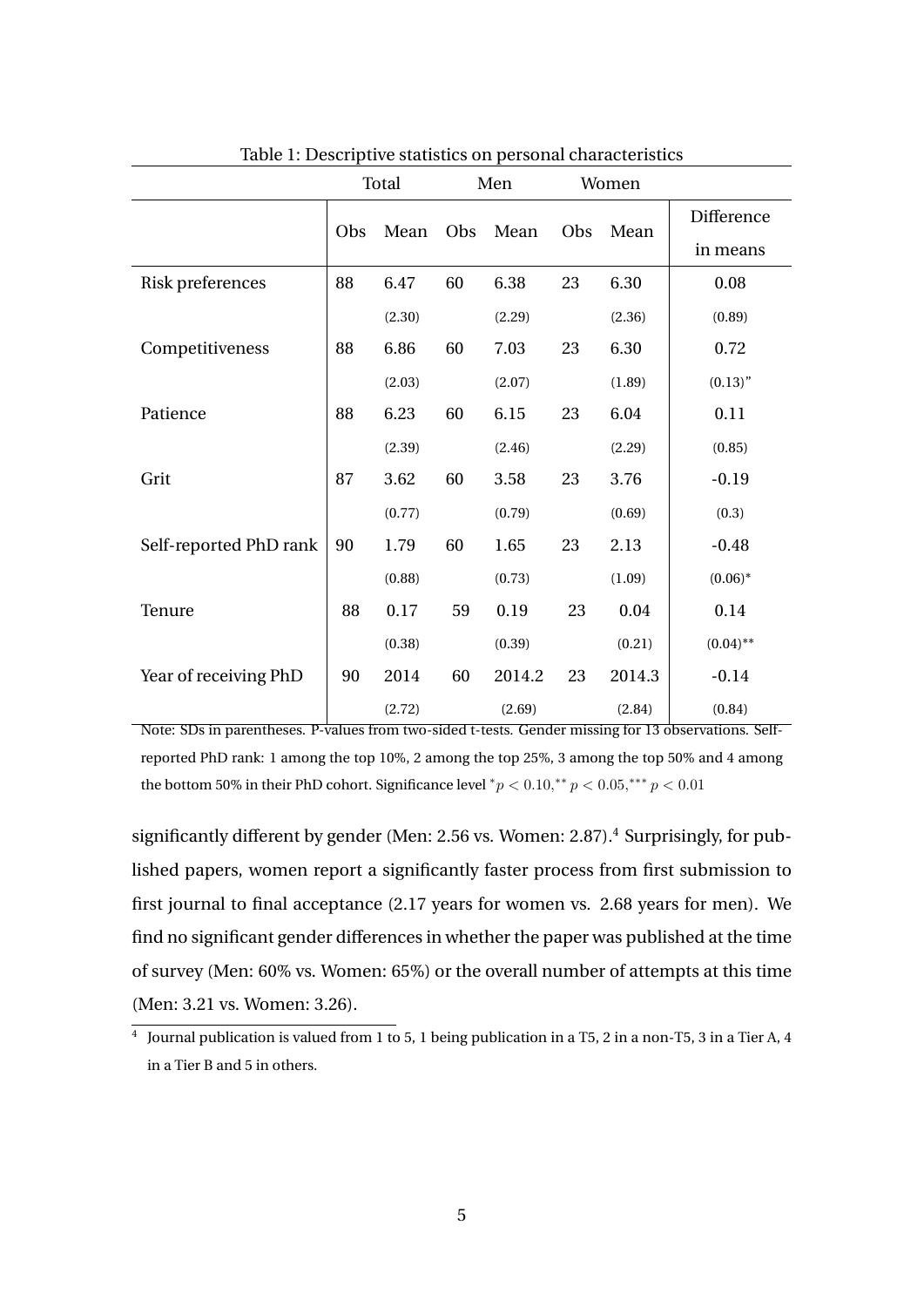| Table 2. Descriptive statistics of the job market paper |       |        |     |        |       |        |             |  |  |  |  |  |
|---------------------------------------------------------|-------|--------|-----|--------|-------|--------|-------------|--|--|--|--|--|
|                                                         | Total |        | Men |        | Women |        |             |  |  |  |  |  |
|                                                         | Obs   | Mean   | Obs | Mean   | Obs   | Mean   | Difference  |  |  |  |  |  |
|                                                         |       |        |     |        |       |        | in means    |  |  |  |  |  |
| Published                                               | 108   | 0.61   | 60  | 0.60   | 23    | 0.65   | $-0.05$     |  |  |  |  |  |
|                                                         |       | (0.49) |     | (0.49) |       | (0.49) | (0.67)      |  |  |  |  |  |
| No. of attempts                                         | 98    | 3.15   | 57  | 3.21   | 23    | 3.26   | $-0.05$     |  |  |  |  |  |
|                                                         |       | (2.15) |     | (2.27) |       | (2.28) | (0.93)      |  |  |  |  |  |
| No. of attempts (Published)                             | 63    | 3.1    | 36  | 2.94   | 15    | 3.4    | $-0.46$     |  |  |  |  |  |
|                                                         |       | (2.18) |     | (2.23) |       | (2.61) | (0.56)      |  |  |  |  |  |
| Journal rank (published)                                | 65    | 2.63   | 36  | 2.56   | 15    | 2.87   | $-0.31$     |  |  |  |  |  |
|                                                         |       | (1.21) |     | (1.23) |       | (1.30) | (0.44)      |  |  |  |  |  |
| Time to publication                                     | 65    | 2.73   | 36  | 2.68   | 15    | 2.17   | 0.51        |  |  |  |  |  |
|                                                         |       | (1.2)  |     | (0.2)  |       | (0.13) | $(0.04)$ ** |  |  |  |  |  |
| Co-authored                                             | 107   | 0.31   | 60  | 0.30   | 23    | 0.26   | 0.04        |  |  |  |  |  |
|                                                         |       | (0.46) |     | (0.46) |       | (0.45) | (0.73)      |  |  |  |  |  |

Table 2: Descriptive statistics of the job market paper

Note: SDs in parentheses. P-values from two-sided t-tests. Gender missing for 13 observations. Significance level  ${}^*p < 0.10, {}^{**}p < 0.05, {}^{***}p < 0.01$ 

.

Figure 1 reports the share of men and women submitting their JMP to each journal category in the first five attempts. The green bars indicate cumulative publications. The "missing" share (2nd-5th attempt) represents papers still under review. There are no obvious visual differences between genders. No participant submitted to all Top5 journals.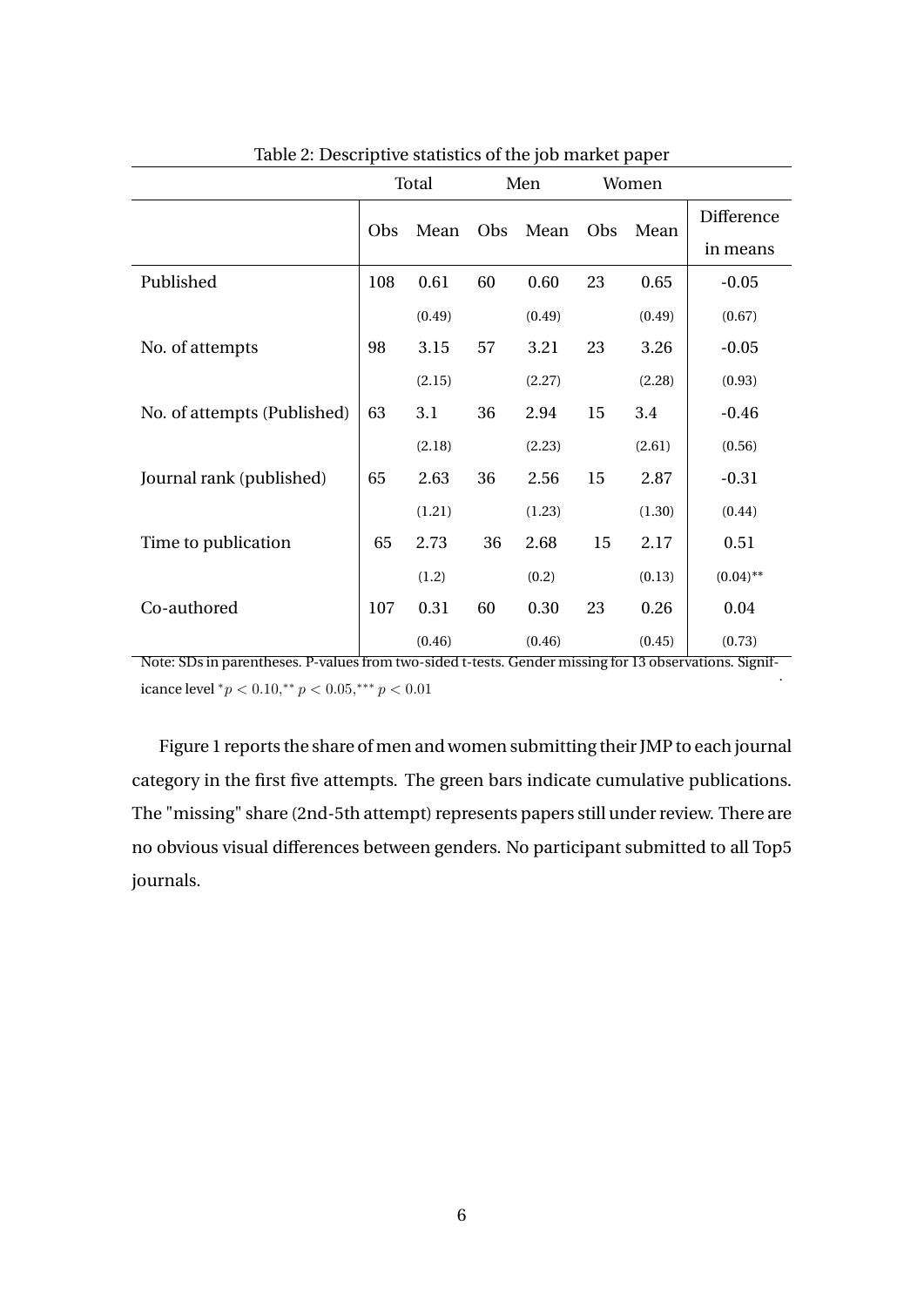

Figure 1: Percentage of submissions to different journal categories and percentage of published papers, by gender and submission attempt

Note: No. of obs. is 57 male and 23 female. Published is cumulative and indicates that the paper was published in one of the previous submissions and thus not submitted again. The missing shares are the papers currently under review.

Figure 2 supports this result showing the average rank of the journal in the first five attempts by gender. We only find a marginally significant difference in the average journal rank at the fourth attempt. This is mainly driven by the fact that no women in our sample submit their JMP to a forth Top5. Overall, the difference in submission trajectory is negligible.

#### **5 Discussion**

We find that female economists, who have passed the threshold of getting an academic job, are similar to their male peers in all measured dimensions at this stage in their career. Therefore, it might come as no surprise that we find no meaningful differences in submission strategies of JMPs. The large gap in tenure is surprising, though.

We should mention a couple of caveats. As with any survey, the outcomes are selfreported, so there could be differences in recall of the submission trajectory. However, given the restricted sample of early-career economists and the importance of the JMP,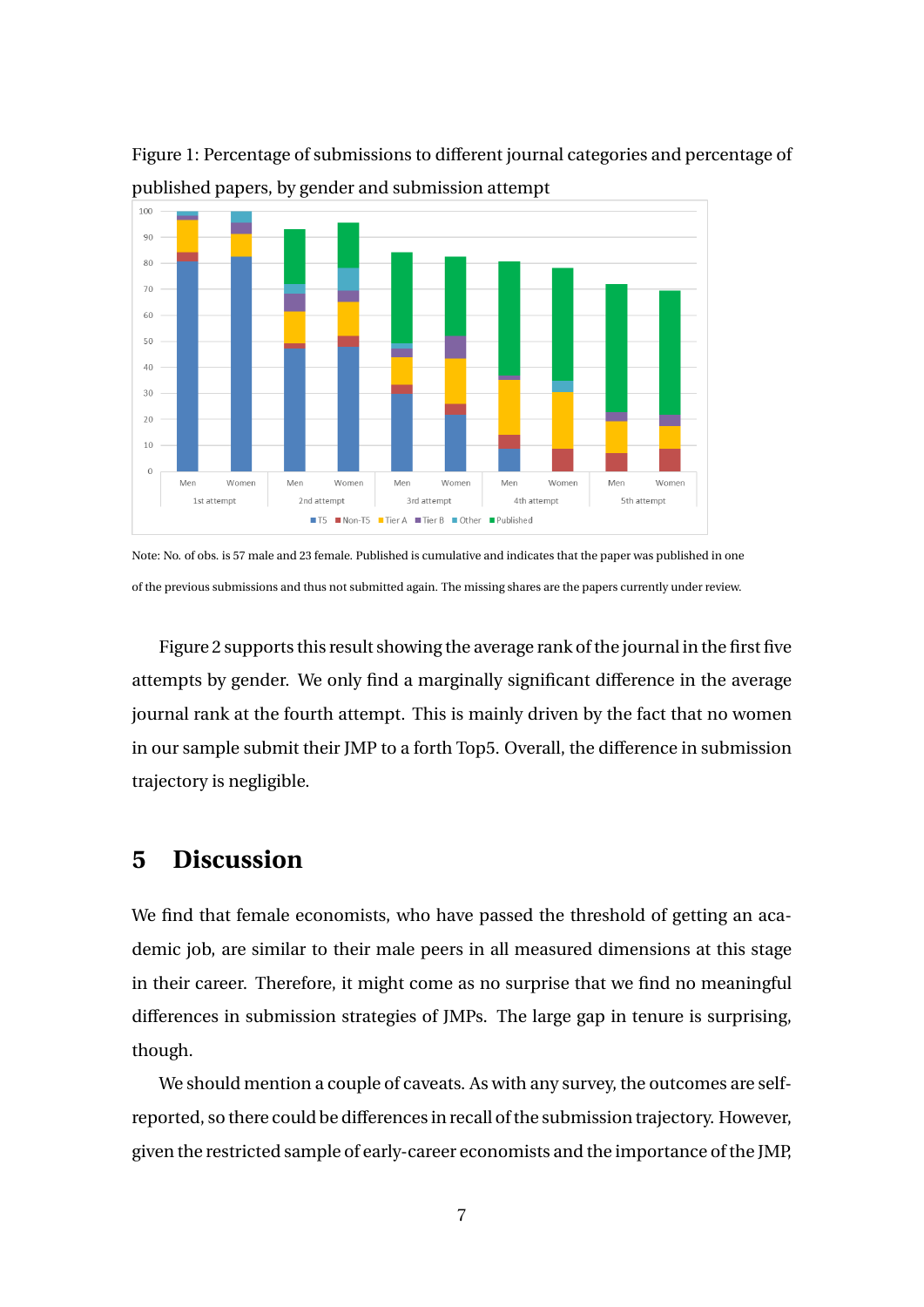



No. of obs. is 57 male and 23 female in the first attempt.

this is unlikely. Since we are only interested in the rank, ordering mistakes within a category do not matter. The sample size is limited, so we are not powered to detect small differences in submission strategies. We can, however, reject medium to large differences in submissions to Top5s.

Next, given the necessary anonymity of the survey, we cannot control for quality of the JMP. Since we only sampled assistant and associate professors at Top-50 schools and ca. 80% of respondents had their first attempt at publication at a Top5 the average quality is expected to be high. 30.5% of our sample have a co-authored JMP. Having a co-author will influence the decision-making process, but we find no significant gender difference in co-authoring (30% of men vs. 26% of women). Those with single-authored papers will have most likely also been influenced by their supervisors or senior colleagues in their submission strategies. In light of our results, that would mean that men and women receive similar feedback and encouragement to submit to top journals early in their career and therefore follow identical strategies. Over time, they might learn from experiences with journals and adapt their strategy.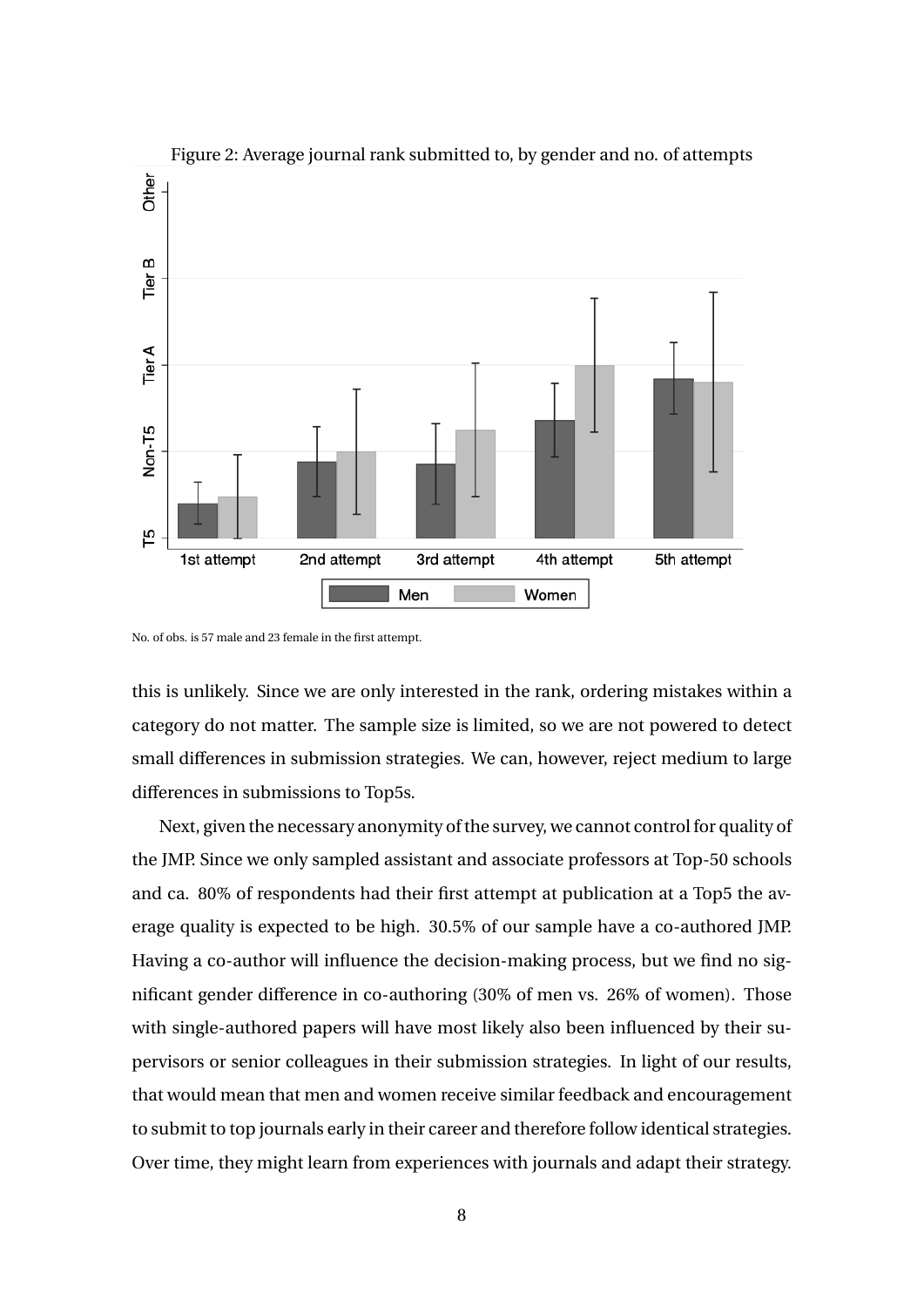This conclusion is in line with (Hengel, 2020) who shows that for inexperienced authors, the gender gap in readability of the initial draft is low, but high for the final publication. More experienced female authors adapt their strategy by submitting higher readability drafts, while male authors stay at the same level.

Women in our sample reported a significantly faster time from first submission to publication of their JMP. Given that Hengel (2020) finds that papers by women spend longer in review, conditional on being accepted at that journal, women might be making up for the lost time, by resubmitting quicker after a rejection.

Concluding, our results suggest that at the start of the academic career, female economists are very similar to their male peers on all observable measures and follow the same strategy when submitting their JMP, at least for the first few rounds. Strategies seem to diverge after exposure to the publishing process.